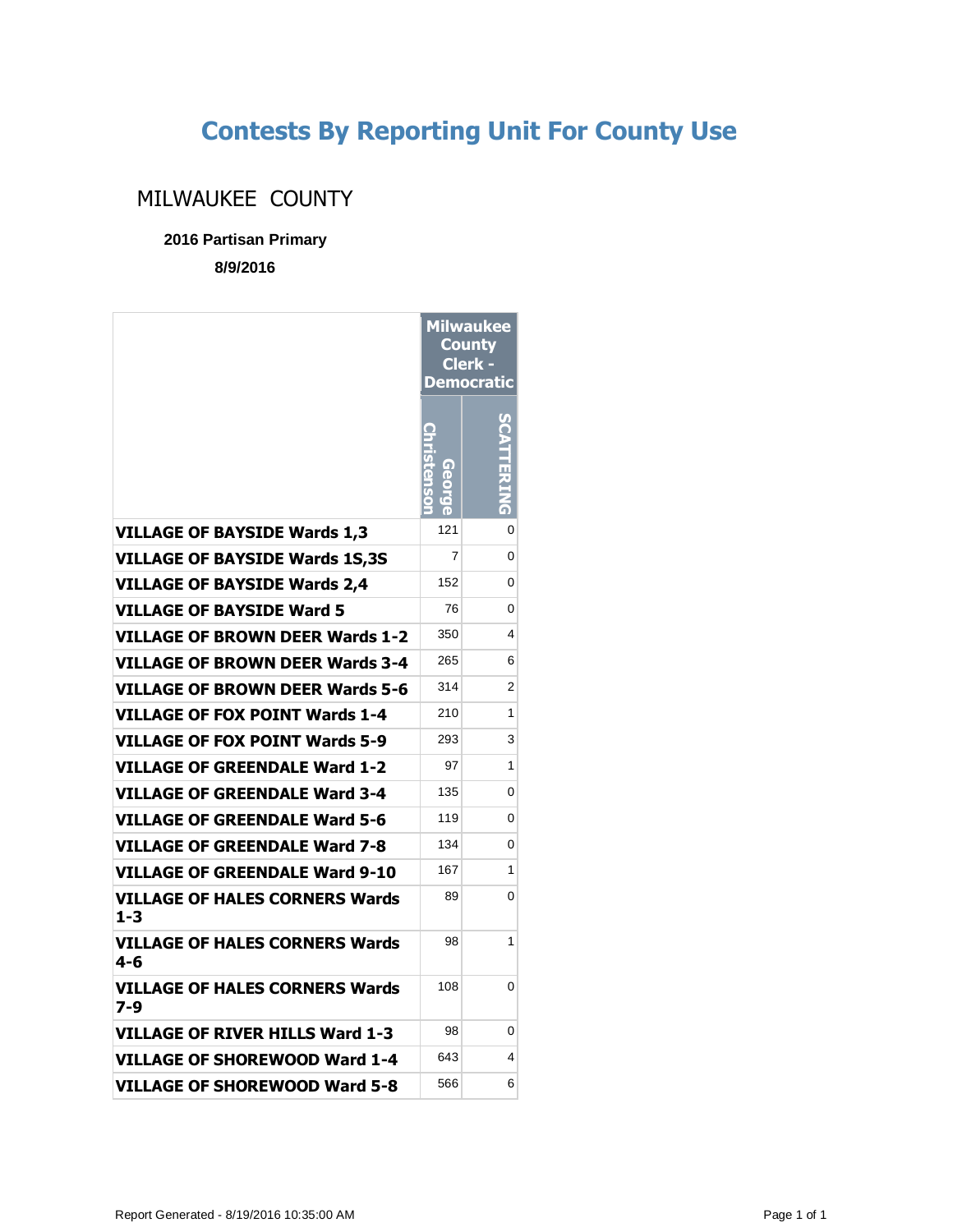| <b>VILLAGE OF SHOREWOOD Ward 9-12</b>         | 554 | 3 |
|-----------------------------------------------|-----|---|
| VILLAGE OF WEST MILWAUKEE Ward<br>$1 - 2,5$   | 50  | 0 |
| VILLAGE OF WEST MILWAUKEE Ward<br>$3 - 4,6$   | 100 | 1 |
| VILLAGE OF WHITEFISH BAY Wards<br>$1 - 2$     | 135 | 1 |
| <b>VILLAGE OF WHITEFISH BAY Wards</b><br>3-4  | 162 | 0 |
| VILLAGE OF WHITEFISH BAY Wards<br>5-6         | 174 | 0 |
| VILLAGE OF WHITEFISH BAY Ward 7               | 111 | 0 |
| VILLAGE OF WHITEFISH BAY Wards<br>8,10        | 243 | 1 |
| <b>VILLAGE OF WHITEFISH BAY Wards</b><br>9,11 | 182 | 3 |
| <b>VILLAGE OF WHITEFISH BAY Ward 12</b>       | 121 | 0 |
| <b>CITY OF CUDAHY Wards 1-3</b>               | 236 | 1 |
| <b>CITY OF CUDAHY Wards 4-6</b>               | 173 | 3 |
| <b>CITY OF CUDAHY Wards 7-9</b>               | 135 | 3 |
| <b>CITY OF CUDAHY Wards 10-12</b>             | 190 | 0 |
| <b>CITY OF CUDAHY Wards 13-15</b>             | 265 | 1 |
| <b>CITY OF FRANKLIN Ward 1</b>                | 0   | 0 |
| <b>CITY OF FRANKLIN Ward 2</b>                | 81  | 0 |
| <b>CITY OF FRANKLIN Ward 3</b>                | 113 | 0 |
| <b>CITY OF FRANKLIN Ward 4</b>                | 37  | 2 |
| <b>CITY OF FRANKLIN Ward 5</b>                | 37  | 0 |
| <b>CITY OF FRANKLIN Ward 6</b>                | 70  | 0 |
| <b>CITY OF FRANKLIN Ward 7</b>                | 103 | 2 |
| <b>CITY OF FRANKLIN Ward 8</b>                | 39  | 0 |
| <b>CITY OF FRANKLIN Ward 9</b>                | 50  | 1 |
| <b>CITY OF FRANKLIN Ward 10</b>               | 18  | 0 |
| <b>CITY OF FRANKLIN Ward 11</b>               | 59  | 0 |
| <b>CITY OF FRANKLIN Ward 12</b>               | 49  | 0 |
| <b>CITY OF FRANKLIN Ward 13</b>               | 51  | 0 |
| CITY OF FRANKLIN Ward 14                      | 25  | 0 |
| <b>CITY OF FRANKLIN Ward 15A</b>              | 19  | 0 |
| <b>CITY OF FRANKLIN Ward 15B</b>              | 27  | 0 |
| <b>CITY OF FRANKLIN Ward 16</b>               | 50  | 0 |
| <b>CITY OF FRANKLIN Ward 17</b>               | 35  | 0 |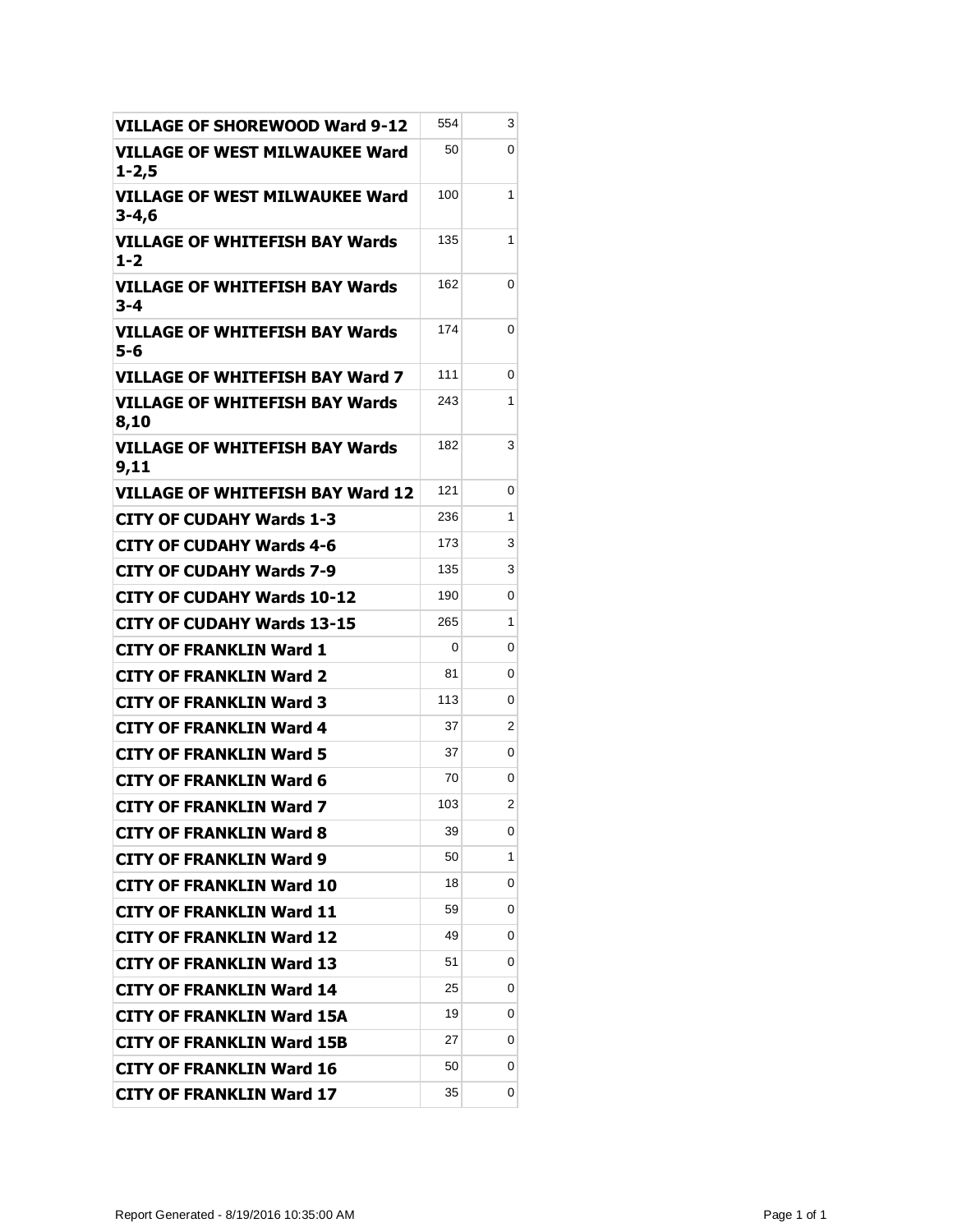| <b>CITY OF FRANKLIN Ward 18</b>    | 12  | 0              |
|------------------------------------|-----|----------------|
| <b>CITY OF FRANKLIN Ward 19</b>    | 74  | 0              |
| <b>CITY OF FRANKLIN Ward 20</b>    | 35  | 0              |
| <b>CITY OF FRANKLIN Ward 21</b>    | 11  | 0              |
| <b>CITY OF FRANKLIN Ward 22B</b>   | 44  | 0              |
| <b>CITY OF FRANKLIN Ward 22A</b>   | 40  | 0              |
| <b>CITY OF FRANKLIN Ward 23</b>    | 57  | 0              |
| <b>CITY OF GLENDALE Ward 1,7</b>   | 225 | 4              |
| <b>CITY OF GLENDALE Wards 2,8S</b> | 213 | 2              |
| <b>CITY OF GLENDALE Ward 3,9</b>   | 163 | 2              |
| <b>CITY OF GLENDALE Ward 4,10</b>  | 267 | $\overline{2}$ |
| <b>CITY OF GLENDALE Wards 5,11</b> | 195 | 2              |
| <b>CITY OF GLENDALE Ward 6,12</b>  | 176 | 2              |
| <b>CITY OF GLENDALE Ward 8</b>     | 85  | 1              |
| <b>CITY OF GLENDALE Ward 11S</b>   | 29  | 0              |
| <b>CITY OF GREENFIELD Ward 1</b>   | 100 | 5              |
| <b>CITY OF GREENFIELD Ward 2</b>   | 52  | 0              |
| <b>CITY OF GREENFIELD Ward 3</b>   | 45  | 0              |
| <b>CITY OF GREENFIELD Ward 4</b>   | 56  | 0              |
| <b>CITY OF GREENFIELD Ward 5</b>   | 80  | 0              |
| <b>CITY OF GREENFIELD Ward 6</b>   | 62  | 1              |
| <b>CITY OF GREENFIELD Ward 7</b>   | 72  | 0              |
| <b>CITY OF GREENFIELD Ward 8</b>   | 105 | $\overline{2}$ |
| <b>CITY OF GREENFIELD Ward 9</b>   | 76  | 0              |
| <b>CITY OF GREENFIELD Ward 10</b>  | 44  | 0              |
| <b>CITY OF GREENFIELD Ward 11</b>  | 70  | 0              |
| CITY OF GREENFIELD Ward 12         | 72  | 0              |
| CITY OF GREENFIELD Ward 13         | 71  | $\overline{2}$ |
| <b>CITY OF GREENFIELD Ward 14</b>  | 62  | 1              |
| <b>CITY OF GREENFIELD Ward 15</b>  | 51  | 0              |
| <b>CITY OF GREENFIELD Ward 16</b>  | 17  | 0              |
| <b>CITY OF GREENFIELD Ward 17</b>  | 73  | 0              |
| <b>CITY OF GREENFIELD Ward 18</b>  | 60  | 0              |
| <b>CITY OF GREENFIELD Ward 19</b>  | 154 | 0              |
| <b>CITY OF GREENFIELD Ward 20</b>  | 103 | 0              |
| <b>CITY OF GREENFIELD Ward 21</b>  | 52  | 0              |
| <b>CITY OF MILWAUKEE Ward 1</b>    | 158 | 1              |
| <b>CITY OF MILWAUKEE Ward 2</b>    | 40  | 1              |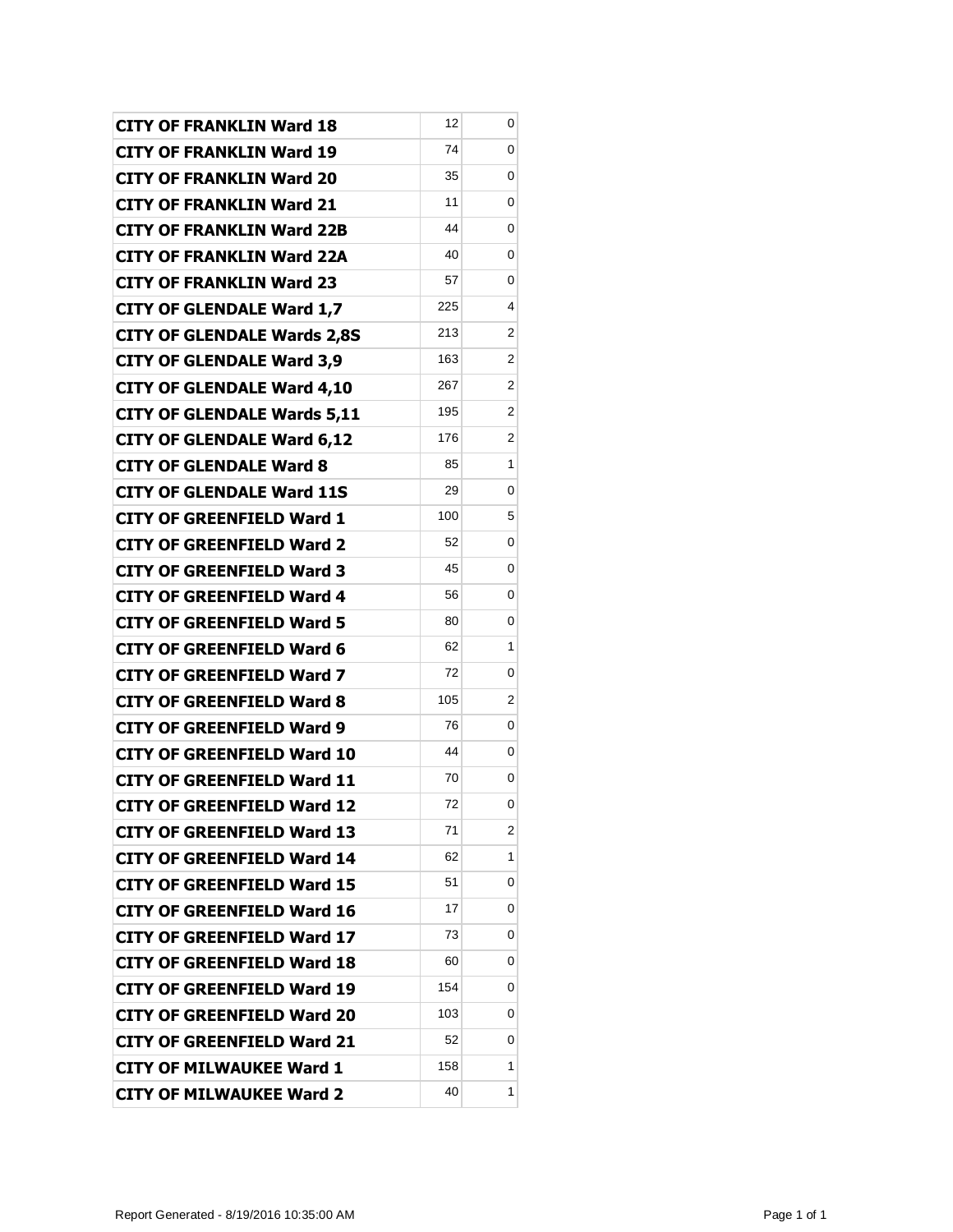| <b>CITY OF MILWAUKEE Ward 3</b>  | 208 | 1 |
|----------------------------------|-----|---|
| <b>CITY OF MILWAUKEE Ward 4</b>  | 379 | 2 |
| <b>CITY OF MILWAUKEE Ward 5</b>  | 144 | 0 |
| <b>CITY OF MILWAUKEE Ward 6</b>  | 315 | 3 |
| <b>CITY OF MILWAUKEE Ward 7</b>  | 68  | 3 |
| <b>CITY OF MILWAUKEE Ward 8</b>  | 287 | 1 |
| <b>CITY OF MILWAUKEE Ward 9</b>  | 151 | 3 |
| CITY OF MILWAUKEE Ward 10        | 212 | 4 |
| <b>CITY OF MILWAUKEE Ward 11</b> | 200 | 1 |
| <b>CITY OF MILWAUKEE Ward 12</b> | 138 | 0 |
| <b>CITY OF MILWAUKEE Ward 13</b> | 95  | 2 |
| <b>CITY OF MILWAUKEE Ward 14</b> | 193 | 4 |
| <b>CITY OF MILWAUKEE Ward 15</b> | 162 | 5 |
| <b>CITY OF MILWAUKEE Ward 16</b> | 249 | 2 |
| <b>CITY OF MILWAUKEE Ward 17</b> | 125 | 2 |
| <b>CITY OF MILWAUKEE Ward 18</b> | 160 | 3 |
| <b>CITY OF MILWAUKEE Ward 19</b> | 89  | 0 |
| <b>CITY OF MILWAUKEE Ward 20</b> | 159 | 7 |
| <b>CITY OF MILWAUKEE Ward 21</b> | 146 | 1 |
| <b>CITY OF MILWAUKEE Ward 22</b> | 128 | 1 |
| <b>CITY OF MILWAUKEE Ward 23</b> | 29  | 3 |
| <b>CITY OF MILWAUKEE Ward 24</b> | 29  | 1 |
| <b>CITY OF MILWAUKEE Ward 25</b> | 103 | 1 |
| <b>CITY OF MILWAUKEE Ward 26</b> | 91  | 2 |
| <b>CITY OF MILWAUKEE Ward 27</b> | 124 | 2 |
| <b>CITY OF MILWAUKEE Ward 28</b> | 20  | 2 |
| CITY OF MILWAUKEE Ward 29        | 46  | 0 |
| <b>CITY OF MILWAUKEE Ward 30</b> | 103 | 0 |
| <b>CITY OF MILWAUKEE Ward 31</b> | 68  | 0 |
| <b>CITY OF MILWAUKEE Ward 32</b> | 232 | 2 |
| <b>CITY OF MILWAUKEE Ward 33</b> | 288 | 8 |
| <b>CITY OF MILWAUKEE Ward 34</b> | 110 | 0 |
| <b>CITY OF MILWAUKEE Ward 35</b> | 65  | 1 |
| <b>CITY OF MILWAUKEE Ward 36</b> | 114 | 1 |
| <b>CITY OF MILWAUKEE Ward 37</b> | 51  | 0 |
| <b>CITY OF MILWAUKEE Ward 38</b> | 81  | 2 |
| <b>CITY OF MILWAUKEE Ward 39</b> | 92  | 0 |
| <b>CITY OF MILWAUKEE Ward 40</b> | 110 | 3 |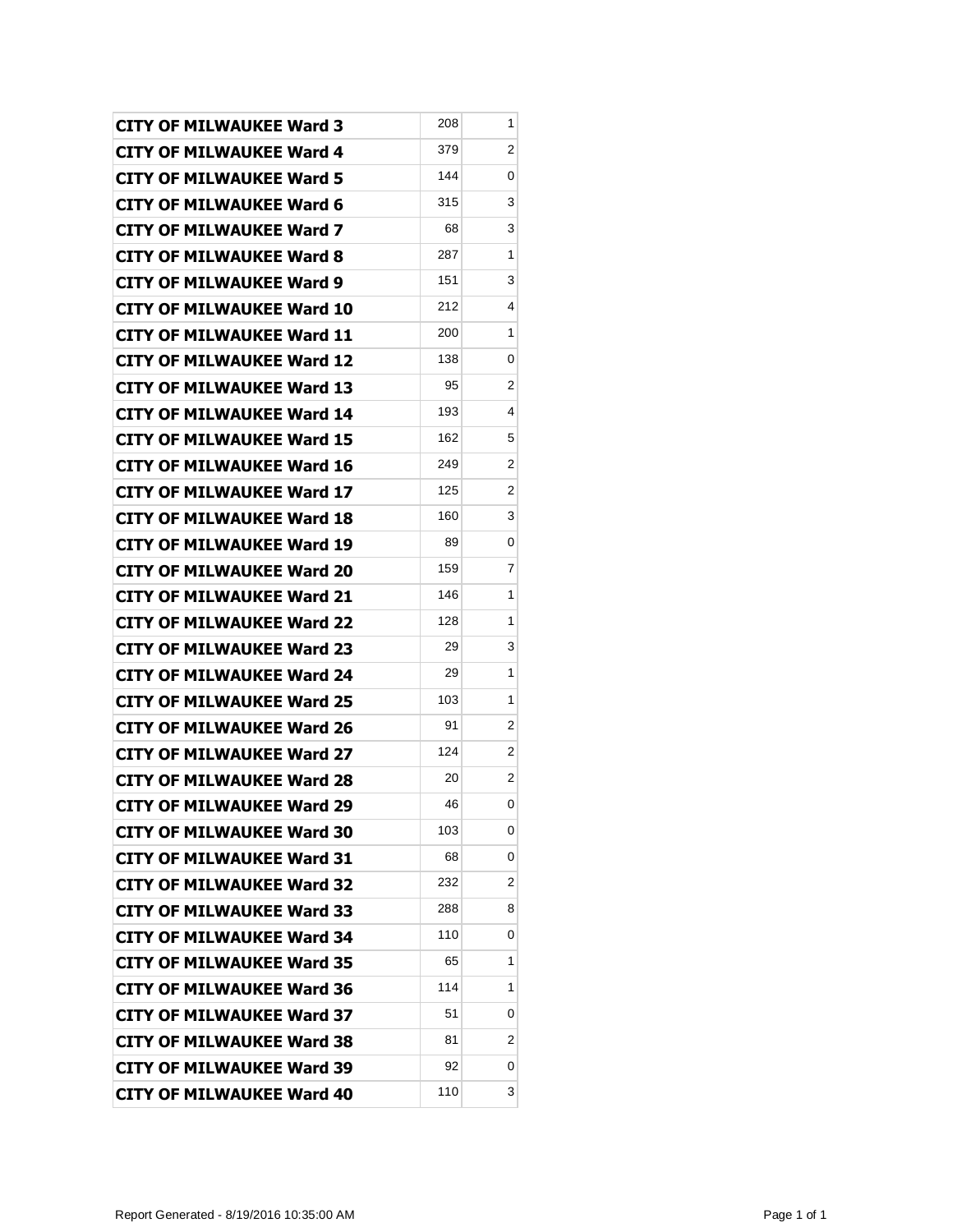| <b>CITY OF MILWAUKEE Ward 41</b> | 110 | 2 |
|----------------------------------|-----|---|
| <b>CITY OF MILWAUKEE Ward 42</b> | 151 | 0 |
| <b>CITY OF MILWAUKEE Ward 43</b> | 71  | 1 |
| <b>CITY OF MILWAUKEE Ward 44</b> | 135 | 1 |
| <b>CITY OF MILWAUKEE Ward 45</b> | 141 | 3 |
| <b>CITY OF MILWAUKEE Ward 46</b> | 62  | 2 |
| <b>CITY OF MILWAUKEE Ward 47</b> | 134 | 3 |
| <b>CITY OF MILWAUKEE Ward 48</b> | 65  | 2 |
| <b>CITY OF MILWAUKEE Ward 49</b> | 113 | 2 |
| <b>CITY OF MILWAUKEE Ward 50</b> | 88  | 1 |
| <b>CITY OF MILWAUKEE Ward 51</b> | 73  | 0 |
| <b>CITY OF MILWAUKEE Ward 52</b> | 139 | 3 |
| <b>CITY OF MILWAUKEE Ward 53</b> | 57  | 0 |
| <b>CITY OF MILWAUKEE Ward 54</b> | 90  | 3 |
| <b>CITY OF MILWAUKEE Ward 55</b> | 205 | 5 |
| <b>CITY OF MILWAUKEE Ward 56</b> | 149 | 4 |
| <b>CITY OF MILWAUKEE Ward 57</b> | 204 | 1 |
| <b>CITY OF MILWAUKEE Ward 58</b> | 124 | 2 |
| <b>CITY OF MILWAUKEE Ward 59</b> | 347 | 3 |
| <b>CITY OF MILWAUKEE Ward 60</b> | 174 | 1 |
| <b>CITY OF MILWAUKEE Ward 61</b> | 163 | 1 |
| <b>CITY OF MILWAUKEE Ward 62</b> | 102 | 2 |
| CITY OF MILWAUKEE Ward 63        | 95  | 0 |
| <b>CITY OF MILWAUKEE Ward 64</b> | 259 | 2 |
| <b>CITY OF MILWAUKEE Ward 65</b> | 222 | 6 |
| <b>CITY OF MILWAUKEE Ward 66</b> | 89  | 3 |
| CITY OF MILWAUKEE Ward 67        | 85  | 0 |
| <b>CITY OF MILWAUKEE Ward 68</b> | 172 | 3 |
| <b>CITY OF MILWAUKEE Ward 69</b> | 135 | 1 |
| <b>CITY OF MILWAUKEE Ward 70</b> | 215 | 1 |
| <b>CITY OF MILWAUKEE Ward 71</b> | 106 | 2 |
| <b>CITY OF MILWAUKEE Ward 72</b> | 175 | 3 |
| <b>CITY OF MILWAUKEE Ward 73</b> | 196 | 5 |
| <b>CITY OF MILWAUKEE Ward 74</b> | 120 | 2 |
| <b>CITY OF MILWAUKEE Ward 75</b> | 101 | 1 |
| <b>CITY OF MILWAUKEE Ward 76</b> | 121 | 0 |
| <b>CITY OF MILWAUKEE Ward 77</b> | 86  | 0 |
| <b>CITY OF MILWAUKEE Ward 78</b> | 150 | 1 |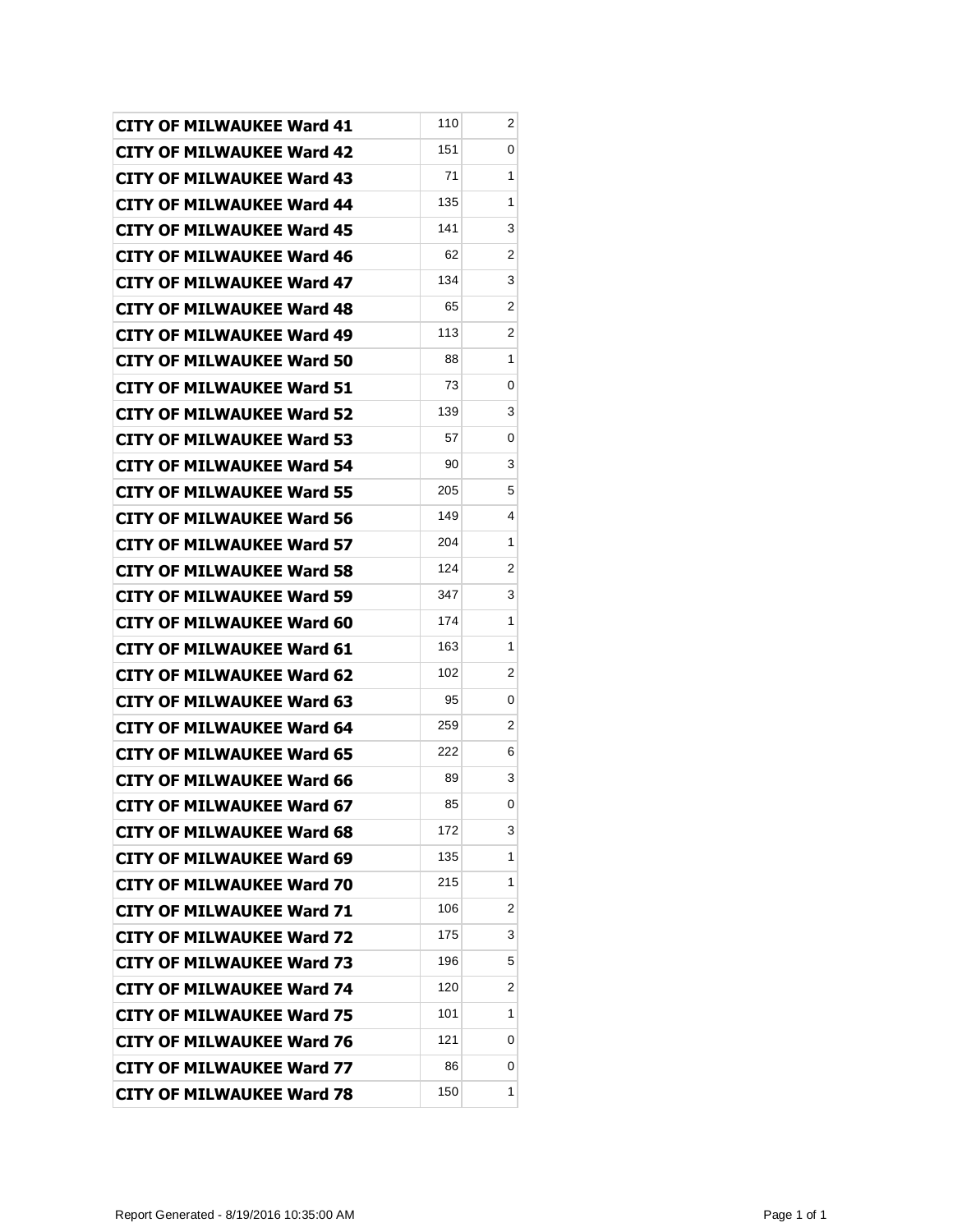| <b>CITY OF MILWAUKEE Ward 79</b>  | 158 | 1 |
|-----------------------------------|-----|---|
| <b>CITY OF MILWAUKEE Ward 80</b>  | 217 | 5 |
| <b>CITY OF MILWAUKEE Ward 81</b>  | 80  | 0 |
| <b>CITY OF MILWAUKEE Ward 82</b>  | 76  | 0 |
| <b>CITY OF MILWAUKEE Ward 83</b>  | 101 | 0 |
| <b>CITY OF MILWAUKEE Ward 84</b>  | 95  | 2 |
| <b>CITY OF MILWAUKEE Ward 85</b>  | 120 | 0 |
| <b>CITY OF MILWAUKEE Ward 86</b>  | 107 | 2 |
| <b>CITY OF MILWAUKEE Ward 87</b>  | 61  | 0 |
| CITY OF MILWAUKEE Ward 88         | 92  | 0 |
| <b>CITY OF MILWAUKEE Ward 89</b>  | 123 | 4 |
| <b>CITY OF MILWAUKEE Ward 90</b>  | 148 | 4 |
| <b>CITY OF MILWAUKEE Ward 91</b>  | 226 | 5 |
| <b>CITY OF MILWAUKEE Ward 92</b>  | 191 | 1 |
| <b>CITY OF MILWAUKEE Ward 93</b>  | 119 | 2 |
| <b>CITY OF MILWAUKEE Ward 94</b>  | 61  | 1 |
| <b>CITY OF MILWAUKEE Ward 95</b>  | 86  | 1 |
| <b>CITY OF MILWAUKEE Ward 96</b>  | 183 | 3 |
| <b>CITY OF MILWAUKEE Ward 97</b>  | 170 | 6 |
| CITY OF MILWAUKEE Ward 98         | 143 | 3 |
| <b>CITY OF MILWAUKEE Ward 99</b>  | 240 | 6 |
| <b>CITY OF MILWAUKEE Ward 100</b> | 186 | 2 |
| <b>CITY OF MILWAUKEE Ward 101</b> | 223 | 0 |
| <b>CITY OF MILWAUKEE Ward 102</b> | 207 | 3 |
| <b>CITY OF MILWAUKEE Ward 103</b> | 218 | 1 |
| <b>CITY OF MILWAUKEE Ward 104</b> | 196 | 2 |
| <b>CITY OF MILWAUKEE Ward 105</b> | 57  | 1 |
| <b>CITY OF MILWAUKEE Ward 106</b> | 63  | 3 |
| <b>CITY OF MILWAUKEE Ward 107</b> | 134 | 0 |
| <b>CITY OF MILWAUKEE Ward 108</b> | 130 | 3 |
| <b>CITY OF MILWAUKEE Ward 109</b> | 129 | 1 |
| <b>CITY OF MILWAUKEE Ward 110</b> | 51  | 0 |
| <b>CITY OF MILWAUKEE Ward 111</b> | 54  | 1 |
| <b>CITY OF MILWAUKEE Ward 112</b> | 106 | 2 |
| <b>CITY OF MILWAUKEE Ward 113</b> | 89  | 2 |
| <b>CITY OF MILWAUKEE Ward 114</b> | 109 | 2 |
| <b>CITY OF MILWAUKEE Ward 115</b> | 190 | 0 |
| <b>CITY OF MILWAUKEE Ward 116</b> | 59  | 0 |
|                                   |     |   |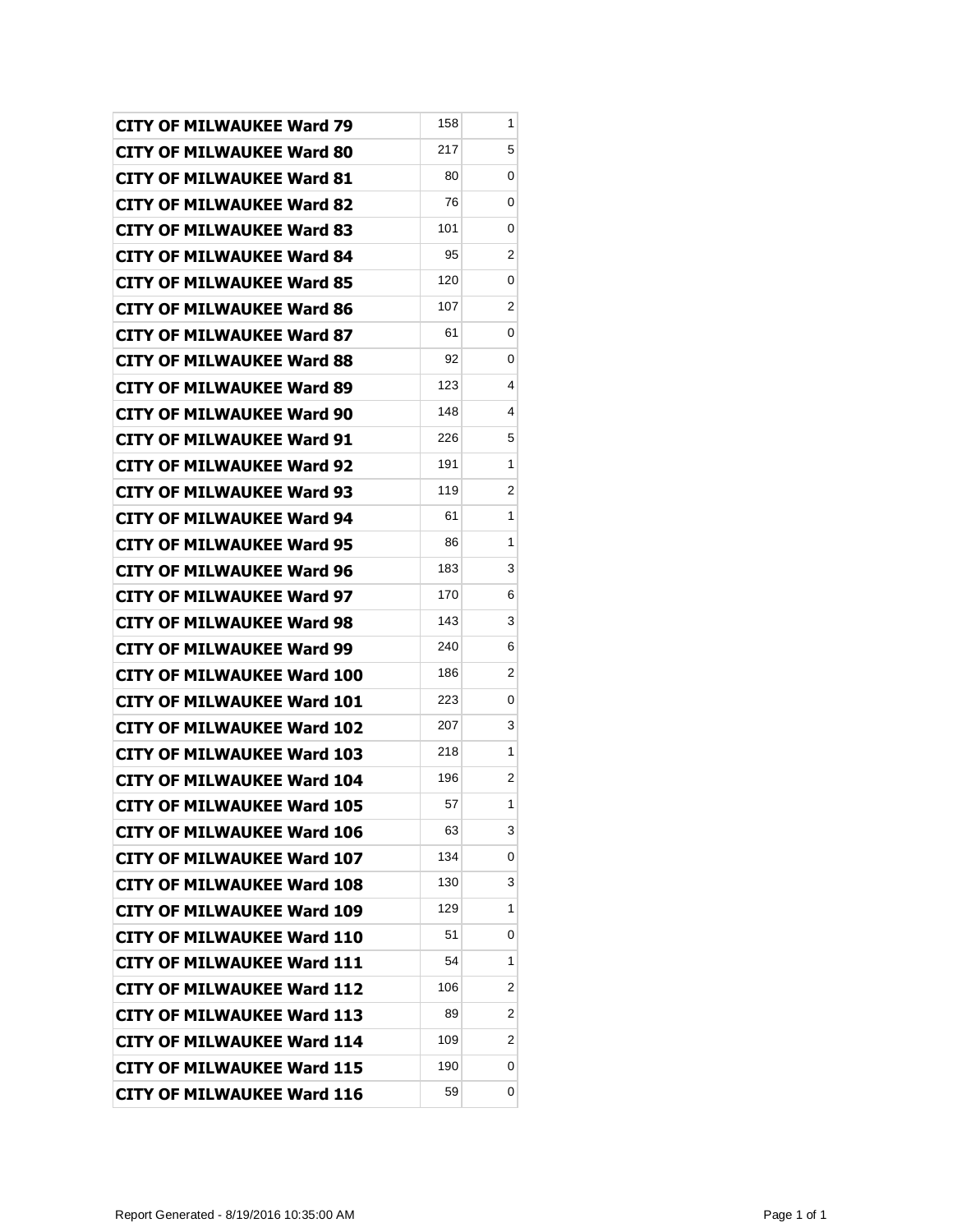| <b>CITY OF MILWAUKEE Ward 117</b> | 82  | 1 |
|-----------------------------------|-----|---|
| <b>CITY OF MILWAUKEE Ward 118</b> | 132 | 1 |
| <b>CITY OF MILWAUKEE Ward 119</b> | 115 | 2 |
| <b>CITY OF MILWAUKEE Ward 120</b> | 84  | 1 |
| <b>CITY OF MILWAUKEE Ward 121</b> | 113 | 5 |
| <b>CITY OF MILWAUKEE Ward 122</b> | 122 | 2 |
| <b>CITY OF MILWAUKEE Ward 123</b> | 120 | 3 |
| <b>CITY OF MILWAUKEE Ward 124</b> | 84  | 3 |
| <b>CITY OF MILWAUKEE Ward 125</b> | 242 | 4 |
| <b>CITY OF MILWAUKEE Ward 126</b> | 197 | 2 |
| <b>CITY OF MILWAUKEE Ward 127</b> | 186 | 2 |
| <b>CITY OF MILWAUKEE Ward 128</b> | 139 | 1 |
| <b>CITY OF MILWAUKEE Ward 129</b> | 134 | 2 |
| <b>CITY OF MILWAUKEE Ward 130</b> | 22  | 0 |
| <b>CITY OF MILWAUKEE Ward 131</b> | 203 | 0 |
| <b>CITY OF MILWAUKEE Ward 132</b> | 347 | 2 |
| <b>CITY OF MILWAUKEE Ward 133</b> | 103 | 1 |
| <b>CITY OF MILWAUKEE Ward 134</b> | 84  | 1 |
| <b>CITY OF MILWAUKEE Ward 135</b> | 113 | 3 |
| <b>CITY OF MILWAUKEE Ward 136</b> | 93  | 1 |
| <b>CITY OF MILWAUKEE Ward 137</b> | 102 | 1 |
| <b>CITY OF MILWAUKEE Ward 138</b> | 383 | 6 |
| <b>CITY OF MILWAUKEE Ward 139</b> | 234 | 2 |
| <b>CITY OF MILWAUKEE Ward 140</b> | 86  | 0 |
| <b>CITY OF MILWAUKEE Ward 141</b> | 104 | 5 |
| <b>CITY OF MILWAUKEE Ward 142</b> | 126 | 2 |
| <b>CITY OF MILWAUKEE Ward 143</b> | 81  | 0 |
| <b>CITY OF MILWAUKEE Ward 144</b> | 67  | 1 |
| <b>CITY OF MILWAUKEE Ward 145</b> | 37  | 0 |
| <b>CITY OF MILWAUKEE Ward 146</b> | 21  | 0 |
| <b>CITY OF MILWAUKEE Ward 147</b> | 105 | 3 |
| <b>CITY OF MILWAUKEE Ward 148</b> | 98  | 4 |
| <b>CITY OF MILWAUKEE Ward 149</b> | 91  | 6 |
| <b>CITY OF MILWAUKEE Ward 150</b> | 68  | 1 |
| <b>CITY OF MILWAUKEE Ward 151</b> | 81  | 1 |
| <b>CITY OF MILWAUKEE Ward 152</b> | 44  | 2 |
| <b>CITY OF MILWAUKEE Ward 153</b> | 115 | 2 |
| <b>CITY OF MILWAUKEE Ward 154</b> | 68  | 6 |
|                                   |     |   |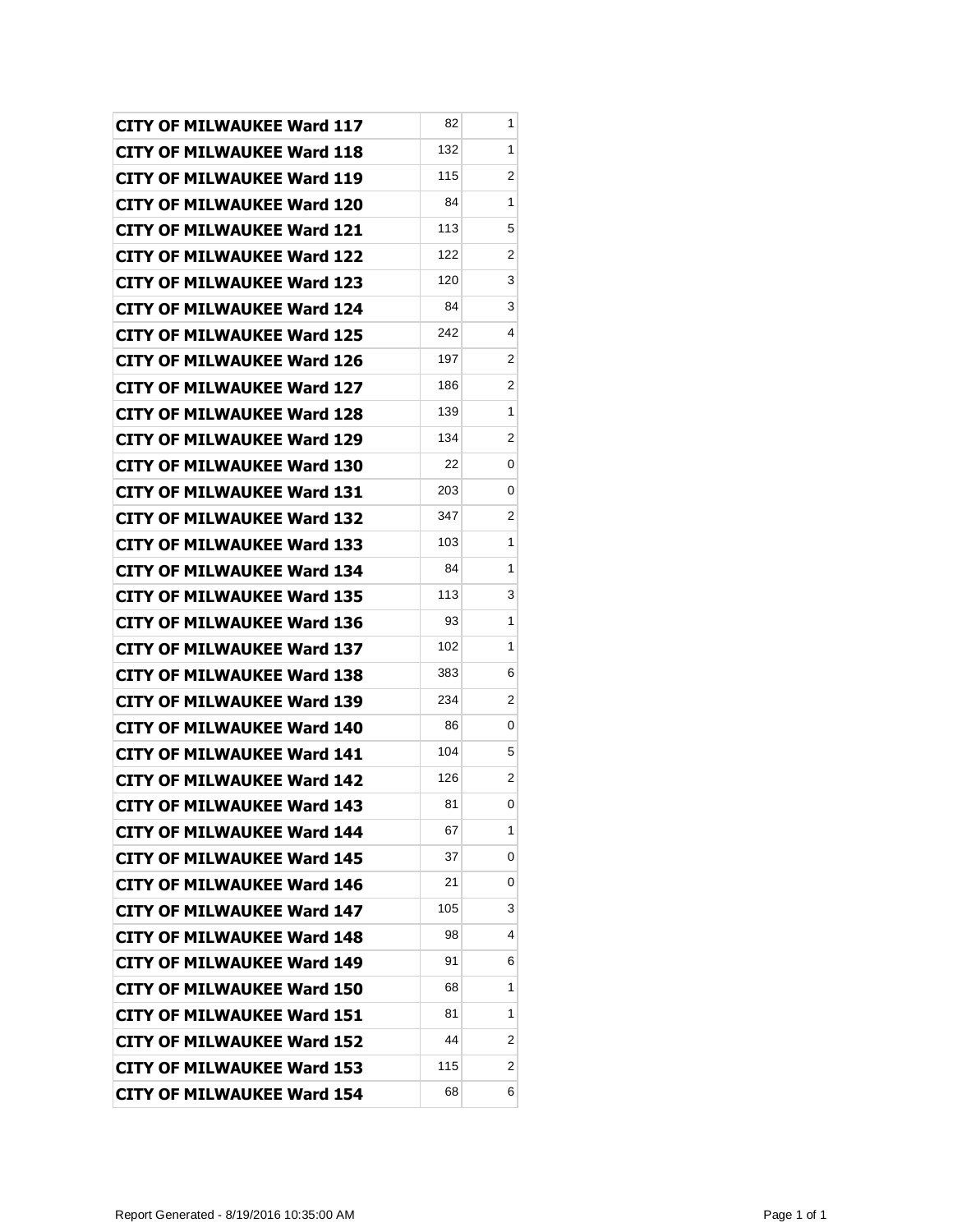| <b>CITY OF MILWAUKEE Ward 155</b> | 60  | 1 |
|-----------------------------------|-----|---|
| <b>CITY OF MILWAUKEE Ward 156</b> | 106 | 4 |
| <b>CITY OF MILWAUKEE Ward 157</b> | 63  | 2 |
| <b>CITY OF MILWAUKEE Ward 158</b> | 67  | 0 |
| <b>CITY OF MILWAUKEE Ward 159</b> | 54  | 1 |
| <b>CITY OF MILWAUKEE Ward 160</b> | 79  | 0 |
| <b>CITY OF MILWAUKEE Ward 161</b> | 26  | 1 |
| <b>CITY OF MILWAUKEE Ward 162</b> | 44  | 0 |
| <b>CITY OF MILWAUKEE Ward 163</b> | 81  | 2 |
| CITY OF MILWAUKEE Ward 164        | 151 | 1 |
| <b>CITY OF MILWAUKEE Ward 165</b> | 93  | 1 |
| <b>CITY OF MILWAUKEE Ward 166</b> | 50  | 1 |
| <b>CITY OF MILWAUKEE Ward 167</b> | 158 | 1 |
| <b>CITY OF MILWAUKEE Ward 168</b> | 344 | 3 |
| <b>CITY OF MILWAUKEE Ward 169</b> | 33  | 0 |
| <b>CITY OF MILWAUKEE Ward 170</b> | 34  | 0 |
| <b>CITY OF MILWAUKEE Ward 171</b> | 6   | 0 |
| <b>CITY OF MILWAUKEE Ward 172</b> | 61  | 2 |
| <b>CITY OF MILWAUKEE Ward 173</b> | 100 | 7 |
| <b>CITY OF MILWAUKEE Ward 174</b> | 179 | 5 |
| <b>CITY OF MILWAUKEE Ward 175</b> | 111 | 3 |
| <b>CITY OF MILWAUKEE Ward 176</b> | 101 | 2 |
| CITY OF MILWAUKEE Ward 177        | 259 | 4 |
| <b>CITY OF MILWAUKEE Ward 178</b> | 136 | 2 |
| <b>CITY OF MILWAUKEE Ward 179</b> | 192 | 1 |
| <b>CITY OF MILWAUKEE Ward 180</b> | 139 | 1 |
| CITY OF MILWAUKEE Ward 181        | 315 | 1 |
| <b>CITY OF MILWAUKEE Ward 182</b> | 174 | 1 |
| <b>CITY OF MILWAUKEE Ward 183</b> | 206 | 1 |
| <b>CITY OF MILWAUKEE Ward 184</b> | 180 | 3 |
| <b>CITY OF MILWAUKEE Ward 185</b> | 213 | 0 |
| <b>CITY OF MILWAUKEE Ward 186</b> | 178 | 1 |
| <b>CITY OF MILWAUKEE Ward 187</b> | 41  | 1 |
| <b>CITY OF MILWAUKEE Ward 188</b> | 30  | 1 |
| <b>CITY OF MILWAUKEE Ward 189</b> | 104 | 3 |
| <b>CITY OF MILWAUKEE Ward 190</b> | 48  | 0 |
| <b>CITY OF MILWAUKEE Ward 191</b> | 7   | 0 |
| <b>CITY OF MILWAUKEE Ward 192</b> | 16  | 0 |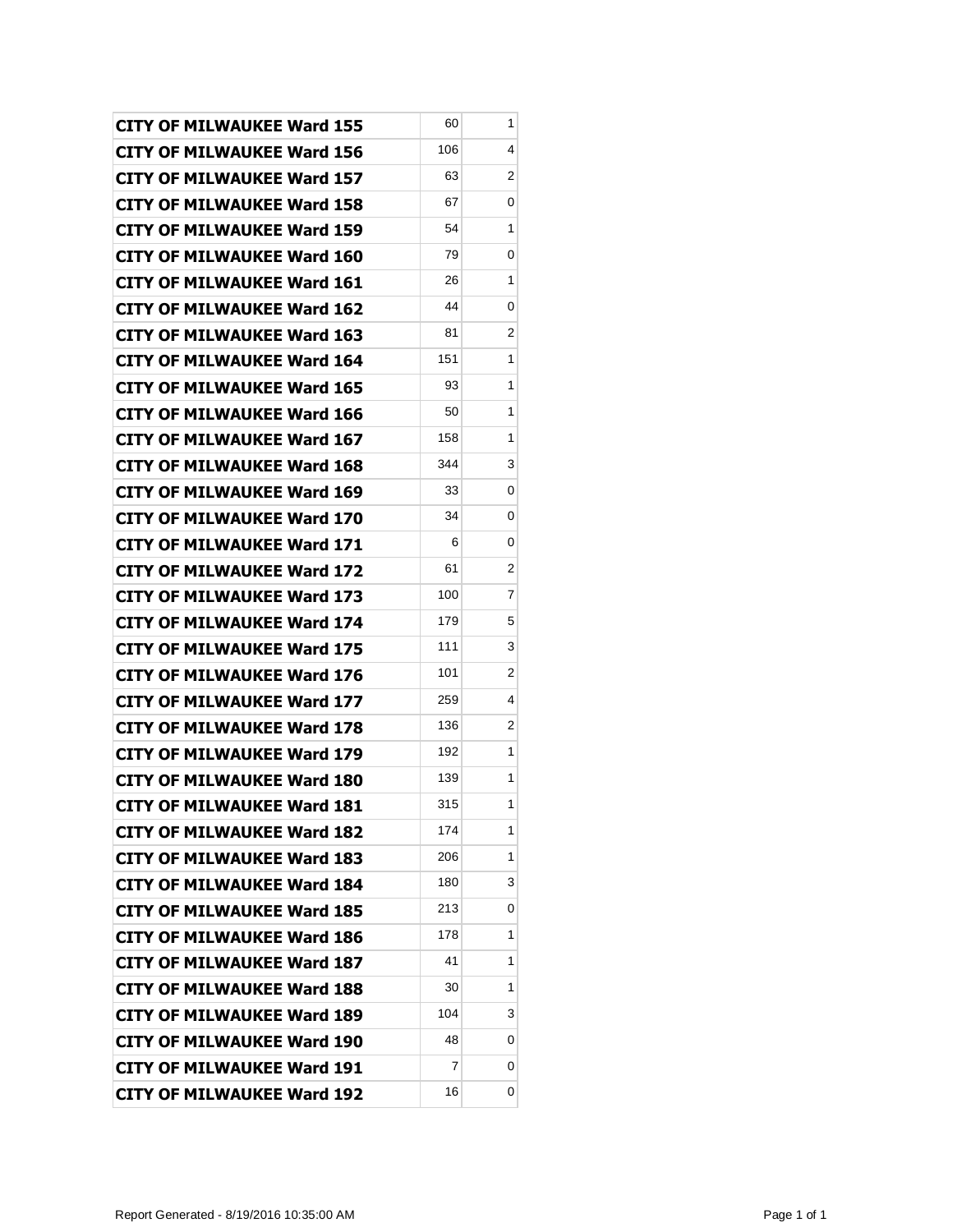| <b>CITY OF MILWAUKEE Ward 193</b> | 82  | 2 |
|-----------------------------------|-----|---|
| <b>CITY OF MILWAUKEE Ward 194</b> | 59  | 1 |
| <b>CITY OF MILWAUKEE Ward 195</b> | 44  | 2 |
| <b>CITY OF MILWAUKEE Ward 196</b> | 83  | 0 |
| <b>CITY OF MILWAUKEE Ward 197</b> | 55  | 2 |
| <b>CITY OF MILWAUKEE Ward 198</b> | 112 | 5 |
| <b>CITY OF MILWAUKEE Ward 199</b> | 148 | 3 |
| <b>CITY OF MILWAUKEE Ward 200</b> | 61  | 0 |
| <b>CITY OF MILWAUKEE Ward 201</b> | 50  | 3 |
| <b>CITY OF MILWAUKEE Ward 202</b> | 119 | 2 |
| <b>CITY OF MILWAUKEE Ward 203</b> | 176 | 3 |
| <b>CITY OF MILWAUKEE Ward 204</b> | 145 | 0 |
| <b>CITY OF MILWAUKEE Ward 205</b> | 149 | 1 |
| <b>CITY OF MILWAUKEE Ward 206</b> | 145 | 0 |
| <b>CITY OF MILWAUKEE Ward 207</b> | 86  | 1 |
| <b>CITY OF MILWAUKEE Ward 208</b> | 87  | 1 |
| <b>CITY OF MILWAUKEE Ward 209</b> | 65  | 0 |
| <b>CITY OF MILWAUKEE Ward 210</b> | 63  | 0 |
| <b>CITY OF MILWAUKEE Ward 211</b> | 48  | 2 |
| <b>CITY OF MILWAUKEE Ward 212</b> | 51  | 1 |
| <b>CITY OF MILWAUKEE Ward 213</b> | 91  | 0 |
| <b>CITY OF MILWAUKEE Ward 214</b> | 57  | 3 |
| <b>CITY OF MILWAUKEE Ward 215</b> | 19  | 0 |
| <b>CITY OF MILWAUKEE Ward 216</b> | 16  | 0 |
| <b>CITY OF MILWAUKEE Ward 217</b> | 40  | 0 |
| <b>CITY OF MILWAUKEE Ward 218</b> | 61  | 2 |
| <b>CITY OF MILWAUKEE Ward 219</b> | 32  | 0 |
| <b>CITY OF MILWAUKEE Ward 220</b> | 54  | 2 |
| <b>CITY OF MILWAUKEE Ward 221</b> | 133 | 0 |
| <b>CITY OF MILWAUKEE Ward 222</b> | 40  | 0 |
| <b>CITY OF MILWAUKEE Ward 223</b> | 38  | 1 |
| <b>CITY OF MILWAUKEE Ward 224</b> | 32  | 1 |
| <b>CITY OF MILWAUKEE Ward 225</b> | 23  | 0 |
| <b>CITY OF MILWAUKEE Ward 226</b> | 18  | 0 |
| <b>CITY OF MILWAUKEE Ward 227</b> | 83  | 3 |
| <b>CITY OF MILWAUKEE Ward 228</b> | 21  | 0 |
| <b>CITY OF MILWAUKEE Ward 229</b> | 11  | 0 |
| <b>CITY OF MILWAUKEE Ward 230</b> | 56  | 1 |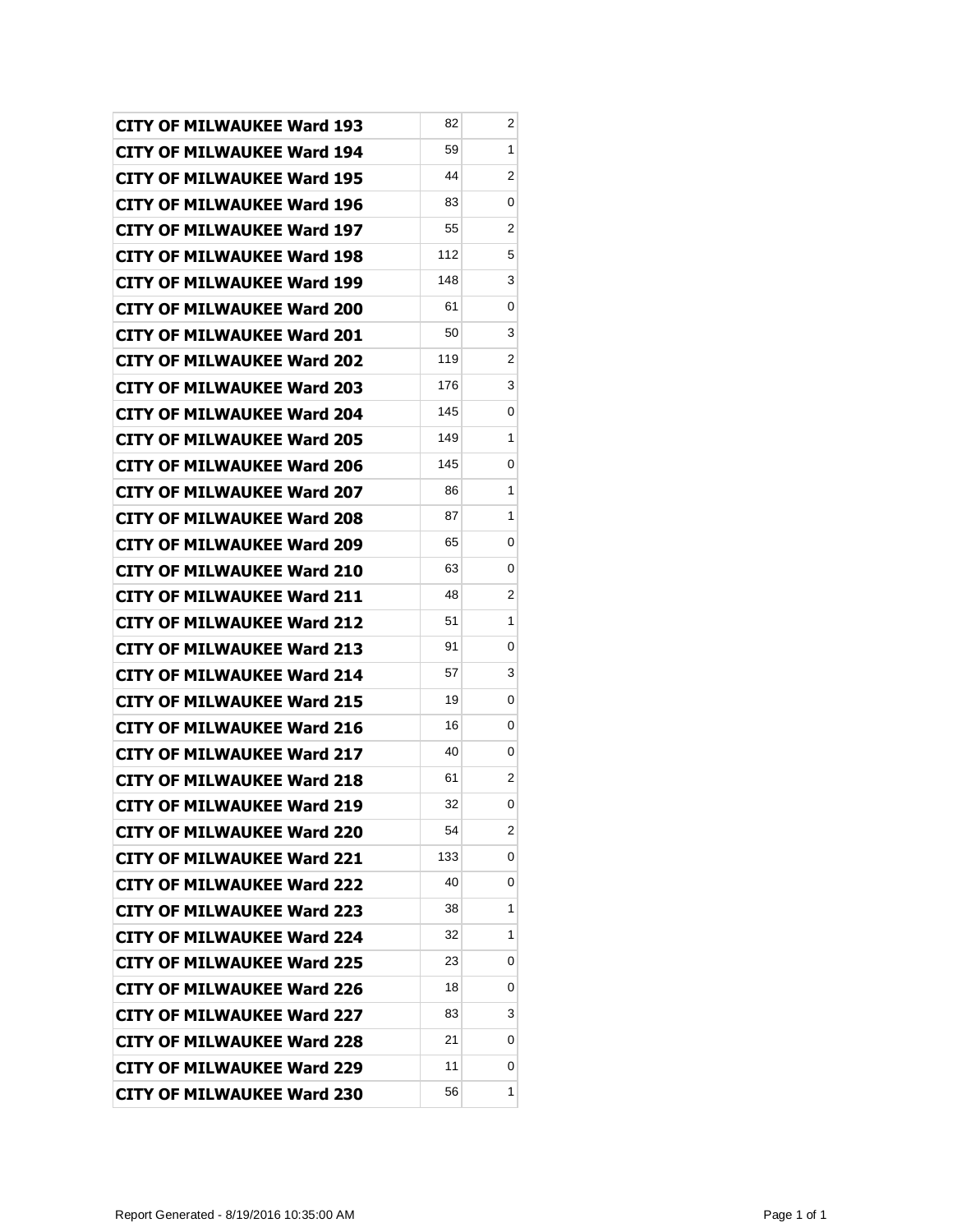| <b>CITY OF MILWAUKEE Ward 231</b> | 20  | 1 |
|-----------------------------------|-----|---|
| <b>CITY OF MILWAUKEE Ward 232</b> | 7   | 1 |
| <b>CITY OF MILWAUKEE Ward 233</b> | 16  | 0 |
| <b>CITY OF MILWAUKEE Ward 234</b> | 27  | 0 |
| <b>CITY OF MILWAUKEE Ward 235</b> | 133 | 1 |
| <b>CITY OF MILWAUKEE Ward 236</b> | 40  | 1 |
| <b>CITY OF MILWAUKEE Ward 237</b> | 28  | 0 |
| <b>CITY OF MILWAUKEE Ward 238</b> | 22  | 0 |
| <b>CITY OF MILWAUKEE Ward 239</b> | 38  | 2 |
| <b>CITY OF MILWAUKEE Ward 240</b> | 31  | 0 |
| <b>CITY OF MILWAUKEE Ward 241</b> | 97  | 1 |
| <b>CITY OF MILWAUKEE Ward 242</b> | 120 | 0 |
| <b>CITY OF MILWAUKEE Ward 243</b> | 240 | 3 |
| <b>CITY OF MILWAUKEE Ward 244</b> | 157 | 1 |
| <b>CITY OF MILWAUKEE Ward 245</b> | 133 | 0 |
| <b>CITY OF MILWAUKEE Ward 246</b> | 226 | 4 |
| <b>CITY OF MILWAUKEE Ward 247</b> | 95  | 0 |
| <b>CITY OF MILWAUKEE Ward 248</b> | 157 | 3 |
| <b>CITY OF MILWAUKEE Ward 249</b> | 20  | 0 |
| <b>CITY OF MILWAUKEE Ward 250</b> | 32  | 0 |
| <b>CITY OF MILWAUKEE Ward 251</b> | 10  | 0 |
| <b>CITY OF MILWAUKEE Ward 252</b> | 38  | 0 |
| CITY OF MILWAUKEE Ward 253        | 13  | 1 |
| <b>CITY OF MILWAUKEE Ward 254</b> | 6   | 1 |
| <b>CITY OF MILWAUKEE Ward 255</b> | 26  | 0 |
| <b>CITY OF MILWAUKEE Ward 256</b> | 18  | 0 |
| <b>CITY OF MILWAUKEE Ward 257</b> | 42  | 0 |
| <b>CITY OF MILWAUKEE Ward 258</b> | 63  | 1 |
| <b>CITY OF MILWAUKEE Ward 259</b> | 44  | 0 |
| <b>CITY OF MILWAUKEE Ward 260</b> | 43  | 0 |
| <b>CITY OF MILWAUKEE Ward 261</b> | 59  | 0 |
| <b>CITY OF MILWAUKEE Ward 262</b> | 88  | 1 |
| <b>CITY OF MILWAUKEE Ward 263</b> | 55  | 0 |
| <b>CITY OF MILWAUKEE Ward 264</b> | 128 | 1 |
| <b>CITY OF MILWAUKEE Ward 265</b> | 71  | 0 |
| <b>CITY OF MILWAUKEE Ward 266</b> | 55  | 1 |
| <b>CITY OF MILWAUKEE Ward 267</b> | 75  | 0 |
| <b>CITY OF MILWAUKEE Ward 268</b> | 136 | 0 |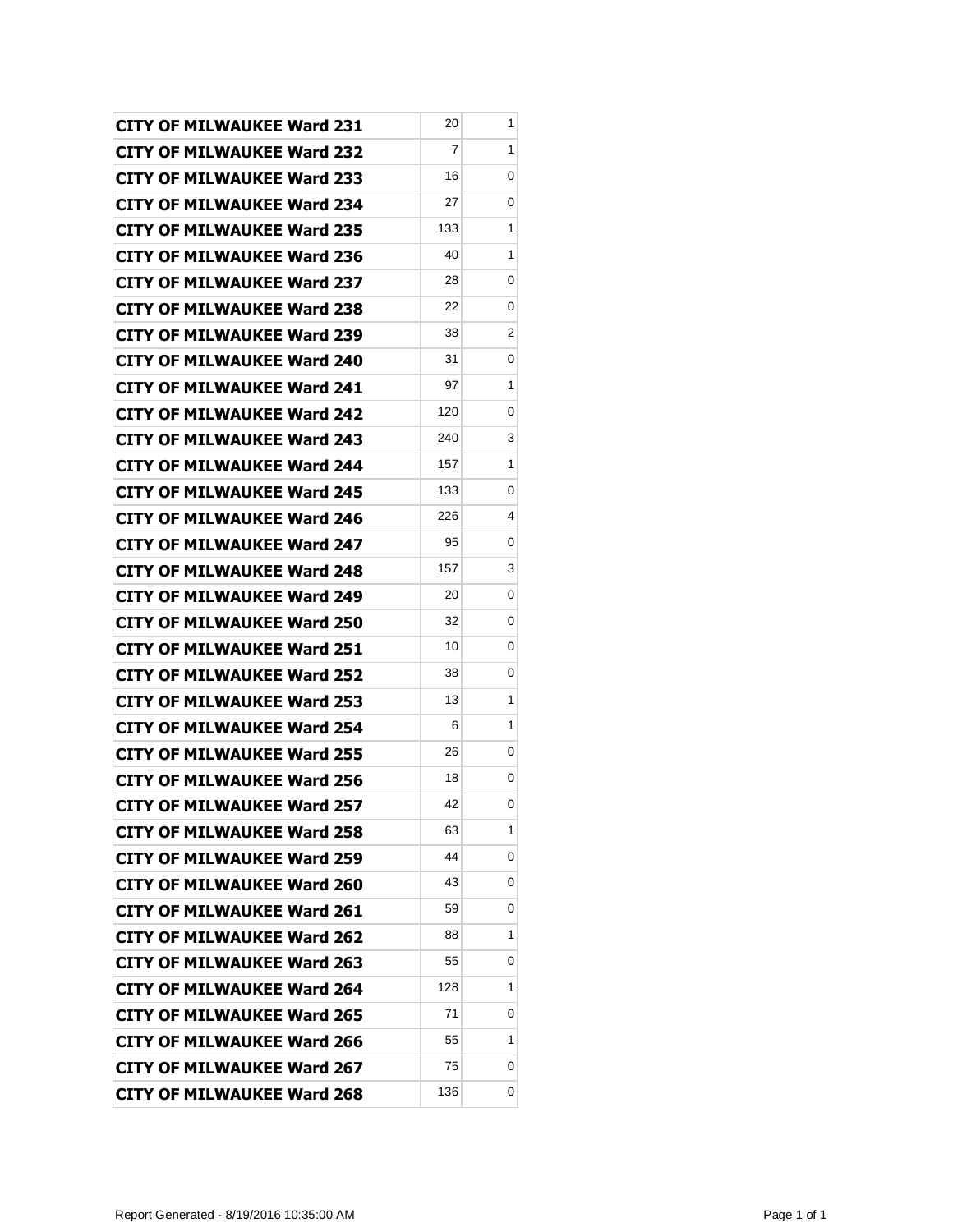| <b>CITY OF MILWAUKEE Ward 269</b> | 95  | 0 |
|-----------------------------------|-----|---|
| <b>CITY OF MILWAUKEE Ward 270</b> | 81  | 1 |
| <b>CITY OF MILWAUKEE Ward 271</b> | 164 | 0 |
| <b>CITY OF MILWAUKEE Ward 272</b> | 85  | 1 |
| <b>CITY OF MILWAUKEE Ward 273</b> | 42  | 0 |
| <b>CITY OF MILWAUKEE Ward 274</b> | 49  | 1 |
| CITY OF MILWAUKEE Ward 275        | 98  | 0 |
| <b>CITY OF MILWAUKEE Ward 276</b> | 149 | 2 |
| <b>CITY OF MILWAUKEE Ward 277</b> | 118 | 1 |
| <b>CITY OF MILWAUKEE Ward 278</b> | 54  | 1 |
| <b>CITY OF MILWAUKEE Ward 279</b> | 101 | 1 |
| <b>CITY OF MILWAUKEE Ward 280</b> | 196 | 2 |
| <b>CITY OF MILWAUKEE Ward 281</b> | 84  | 0 |
| <b>CITY OF MILWAUKEE Ward 282</b> | 30  | 0 |
| <b>CITY OF MILWAUKEE Ward 283</b> | 49  | 0 |
| <b>CITY OF MILWAUKEE Ward 284</b> | 68  | 0 |
| <b>CITY OF MILWAUKEE Ward 285</b> | 10  | 0 |
| <b>CITY OF MILWAUKEE Ward 286</b> | 57  | 1 |
| <b>CITY OF MILWAUKEE Ward 287</b> | 49  | 0 |
| <b>CITY OF MILWAUKEE Ward 288</b> | 101 | 2 |
| <b>CITY OF MILWAUKEE Ward 289</b> | 77  | 2 |
| <b>CITY OF MILWAUKEE Ward 290</b> | 22  | 0 |
| <b>CITY OF MILWAUKEE Ward 291</b> | 40  | 1 |
| <b>CITY OF MILWAUKEE Ward 292</b> | 80  | 1 |
| <b>CITY OF MILWAUKEE Ward 293</b> | 123 | 0 |
| <b>CITY OF MILWAUKEE Ward 294</b> | 81  | 1 |
| <b>CITY OF MILWAUKEE Ward 295</b> | 105 | 0 |
| <b>CITY OF MILWAUKEE Ward 296</b> | 159 | 2 |
| <b>CITY OF MILWAUKEE Ward 297</b> | 153 | 0 |
| <b>CITY OF MILWAUKEE Ward 298</b> | 130 | 0 |
| <b>CITY OF MILWAUKEE Ward 299</b> | 156 | 0 |
| <b>CITY OF MILWAUKEE Ward 300</b> | 272 | 1 |
| <b>CITY OF MILWAUKEE Ward 301</b> | 170 | 4 |
| <b>CITY OF MILWAUKEE Ward 302</b> | 103 | 3 |
| <b>CITY OF MILWAUKEE Ward 303</b> | 171 | 2 |
| <b>CITY OF MILWAUKEE Ward 304</b> | 83  | 0 |
| <b>CITY OF MILWAUKEE Ward 305</b> | 91  | 1 |
| <b>CITY OF MILWAUKEE Ward 306</b> | 144 | 1 |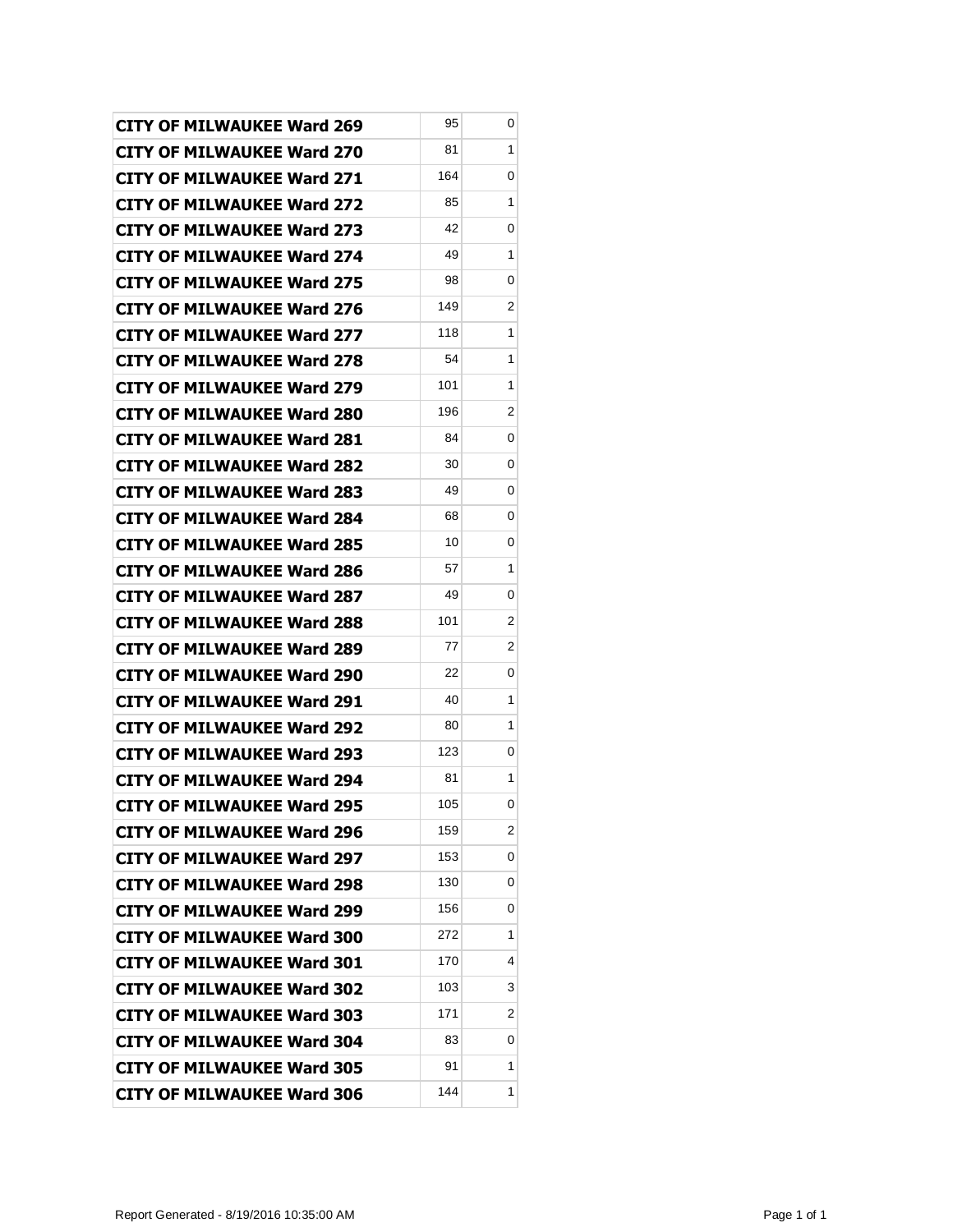| <b>CITY OF MILWAUKEE Ward 307</b>            | 80  | 1 |
|----------------------------------------------|-----|---|
| <b>CITY OF MILWAUKEE Ward 308</b>            | 69  | 1 |
| <b>CITY OF MILWAUKEE Ward 309</b>            | 119 | 0 |
| <b>CITY OF MILWAUKEE Ward 310</b>            | 23  | 0 |
| <b>CITY OF MILWAUKEE Ward 311</b>            | 55  | 0 |
| <b>CITY OF MILWAUKEE Ward 312</b>            | 109 | 0 |
| <b>CITY OF MILWAUKEE Ward 313</b>            | 185 | 1 |
| <b>CITY OF MILWAUKEE Ward 314</b>            | 61  | 2 |
| <b>CITY OF MILWAUKEE Ward 315</b>            | 132 | 0 |
| <b>CITY OF MILWAUKEE Ward 316</b>            | 92  | 1 |
| <b>CITY OF MILWAUKEE Ward 317</b>            | 105 | 1 |
| <b>CITY OF MILWAUKEE Ward 320</b>            | 6   | 0 |
| <b>CITY OF MILWAUKEE Ward 321</b>            | 10  | 1 |
| <b>CITY OF MILWAUKEE Ward 322</b>            | 11  | 0 |
| <b>CITY OF MILWAUKEE Ward 323</b>            | 20  | 0 |
| <b>CITY OF MILWAUKEE Ward 324</b>            | 2   | 0 |
| <b>CITY OF MILWAUKEE Ward 325</b>            | 46  | 0 |
| <b>CITY OF MILWAUKEE Ward 326</b>            | 0   | 0 |
| <b>CITY OF MILWAUKEE Ward 327</b>            | 0   | 0 |
| <b>CITY OF OAK CREEK Wards 1-3</b>           | 169 | 0 |
| <b>CITY OF OAK CREEK Wards 4-6</b>           | 141 | 0 |
| <b>CITY OF OAK CREEK Wards 7-9</b>           | 157 | 5 |
| <b>CITY OF OAK CREEK Wards 10-12</b>         | 181 | 1 |
| <b>CITY OF OAK CREEK Wards 13-15</b>         | 140 | 1 |
| <b>CITY OF OAK CREEK Wards 16-19</b>         | 149 | 0 |
| <b>CITY OF ST. FRANCIS Wards 1-4</b>         | 177 | 3 |
| <b>CITY OF ST. FRANCIS Wards 5-8</b>         | 191 | 1 |
| <b>CITY OF ST. FRANCIS Wards 9-12</b>        | 266 | 1 |
| <b>CITY OF SOUTH MILWAUKEE Ward 1-</b><br>4  | 294 | 2 |
| <b>CITY OF SOUTH MILWAUKEE Ward 5-</b><br>8  | 201 | 3 |
| <b>CITY OF SOUTH MILWAUKEE Ward 9-</b><br>12 | 256 | 1 |
| CITY OF SOUTH MILWAUKEE Ward<br>13-16        | 269 | 0 |
| <b>CITY OF WAUWATOSA Ward 1</b>              | 139 | 1 |
| <b>CITY OF WAUWATOSA Ward 2</b>              | 131 | 0 |
| <b>CITY OF WAUWATOSA Ward 3</b>              | 133 | 1 |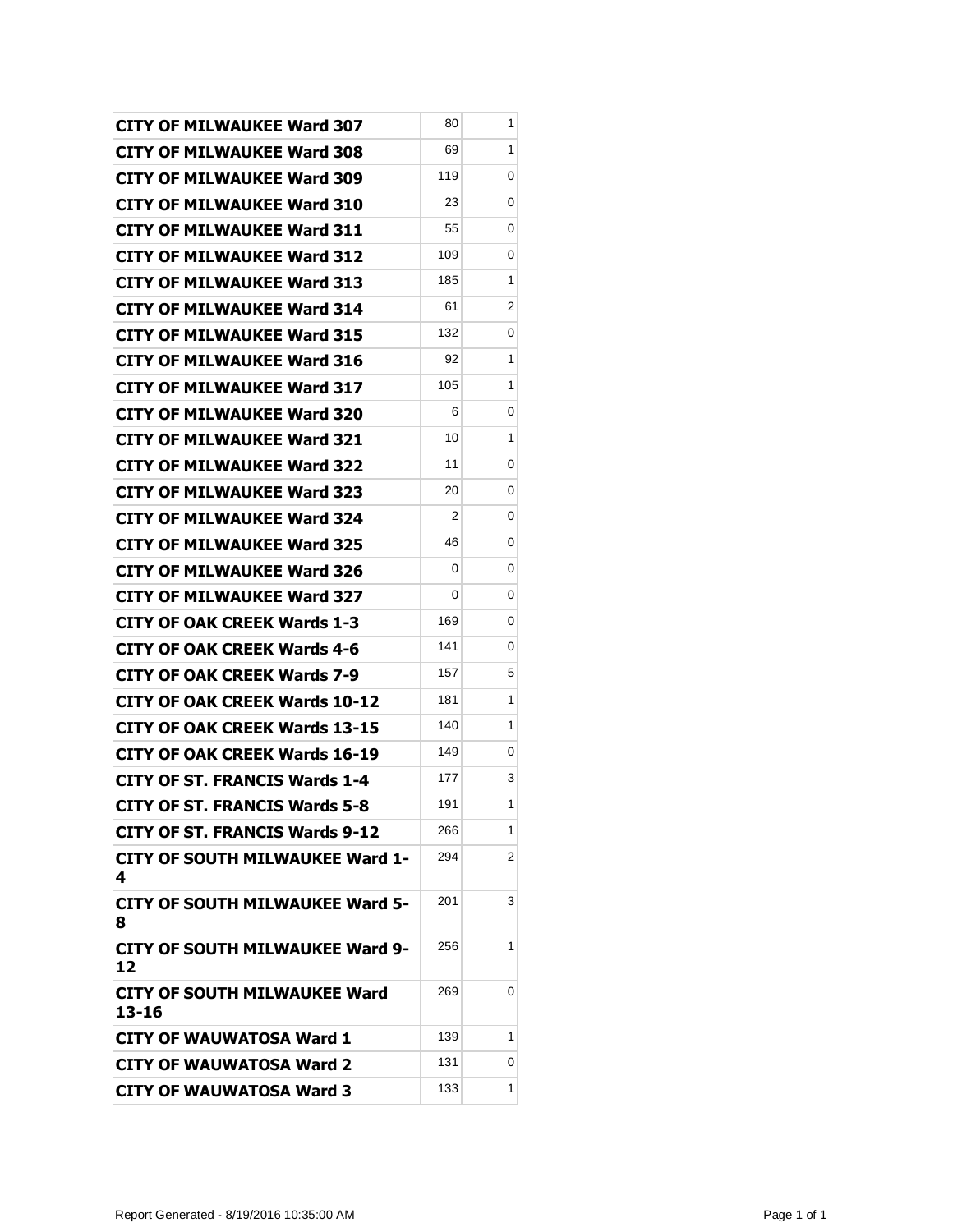| <b>CITY OF WAUWATOSA Ward 4</b>   | 210 | 0              |
|-----------------------------------|-----|----------------|
| <b>CITY OF WAUWATOSA Ward 5</b>   | 108 | 1              |
| <b>CITY OF WAUWATOSA Ward 6</b>   | 82  | 1              |
| <b>CITY OF WAUWATOSA Ward 7</b>   | 137 | 4              |
| <b>CITY OF WAUWATOSA Ward 8</b>   | 91  | 0              |
| <b>CITY OF WAUWATOSA Ward 9</b>   | 81  | 0              |
| <b>CITY OF WAUWATOSA Ward 10</b>  | 97  | 1              |
| <b>CITY OF WAUWATOSA Ward 11</b>  | 167 | 3              |
| CITY OF WAUWATOSA Ward 12         | 152 | 2              |
| CITY OF WAUWATOSA Ward 13         | 65  | 0              |
| <b>CITY OF WAUWATOSA Ward 14</b>  | 154 | 0              |
| <b>CITY OF WAUWATOSA Ward 15</b>  | 152 | $\overline{2}$ |
| <b>CITY OF WAUWATOSA Ward 16</b>  | 139 | 1              |
| CITY OF WAUWATOSA Ward 17         | 131 | 1              |
| <b>CITY OF WAUWATOSA Ward 18</b>  | 103 | 1              |
| <b>CITY OF WAUWATOSA Ward 19</b>  | 138 | 1              |
| <b>CITY OF WAUWATOSA Ward 20</b>  | 129 | 1              |
| <b>CITY OF WAUWATOSA Ward 21</b>  | 104 | 0              |
| CITY OF WAUWATOSA Ward 22         | 134 | 2              |
| <b>CITY OF WAUWATOSA Ward 23</b>  | 104 | 1              |
| <b>CITY OF WAUWATOSA Ward 24</b>  | 121 | 0              |
| <b>CITY OF WEST ALLIS Ward 1</b>  | 56  | 0              |
| <b>CITY OF WEST ALLIS Ward 2</b>  | 117 | 1              |
| CITY OF WEST ALLIS Ward 3         | 50  | 1              |
| <b>CITY OF WEST ALLIS Ward 4</b>  | 101 | 0              |
| <b>CITY OF WEST ALLIS Ward 5</b>  | 107 | 1              |
| <b>CITY OF WEST ALLIS Ward 6</b>  | 64  | 1              |
| <b>CITY OF WEST ALLIS Ward 7</b>  | 77  | 0              |
| <b>CITY OF WEST ALLIS Ward 8</b>  | 84  | 1              |
| <b>CITY OF WEST ALLIS Ward 9</b>  | 78  | 0              |
| <b>CITY OF WEST ALLIS Ward 10</b> | 80  | 2              |
| <b>CITY OF WEST ALLIS Ward 11</b> | 89  | 2              |
| <b>CITY OF WEST ALLIS Ward 12</b> | 79  | 0              |
| <b>CITY OF WEST ALLIS Ward 13</b> | 115 | 2              |
| <b>CITY OF WEST ALLIS Ward 14</b> | 62  | 0              |
| <b>CITY OF WEST ALLIS Ward 15</b> | 55  | 1              |
| <b>CITY OF WEST ALLIS Ward 16</b> | 59  | 0              |
| <b>CITY OF WEST ALLIS Ward 17</b> | 87  | 1              |